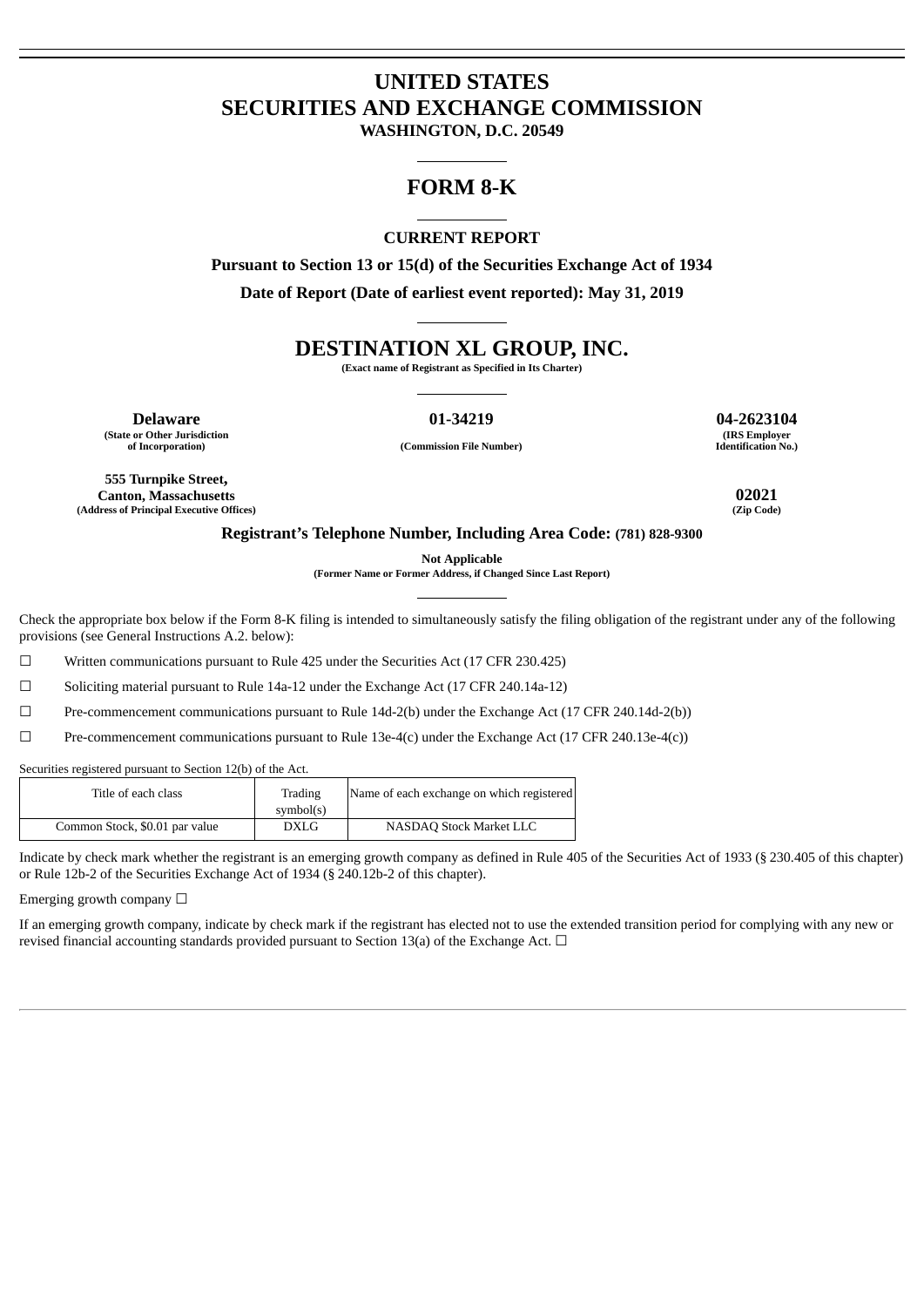# **Item 1.01 Entry into a Material Definitive Agreement.**

On May 31, 2019, Destination XL Group, Inc. (the "Company") amended its credit facility with Bank of America, N.A by executing the First Amendment to the Seventh Amended and Restated Credit Agreement (the "First Amendment").

The First Amendment amends the definition of Borrowing Base to include 85% of the face amount of "Eligible Amazon Receivables", as defined in the First Amendment, net of applicable receivables reserves, but in no event shall such amount exceed \$8.0 million.

The foregoing description of the First Amendment does not purport to be complete and is qualified in its entirety by reference to the full text of the First Amendment, which is filed herewith as Exhibit 10.1 and is incorporated herein by reference.

# **Item 9.01 Financial Statements and Exhibits.**

(d) Exhibits

Exhibit No. Description

10.1 [First Amendment to Seventh Amended and Restated Credit Facility dated as of May 31, 2019, by and among](#page-3-0) Bank of America, N.A., as Administrative Agent and Collateral Agent, the Lenders identified therein, the Company, as Lead Borrower, the Company and CMRG Apparel, LLC, as Borrowers, and the Guarantors identified therein.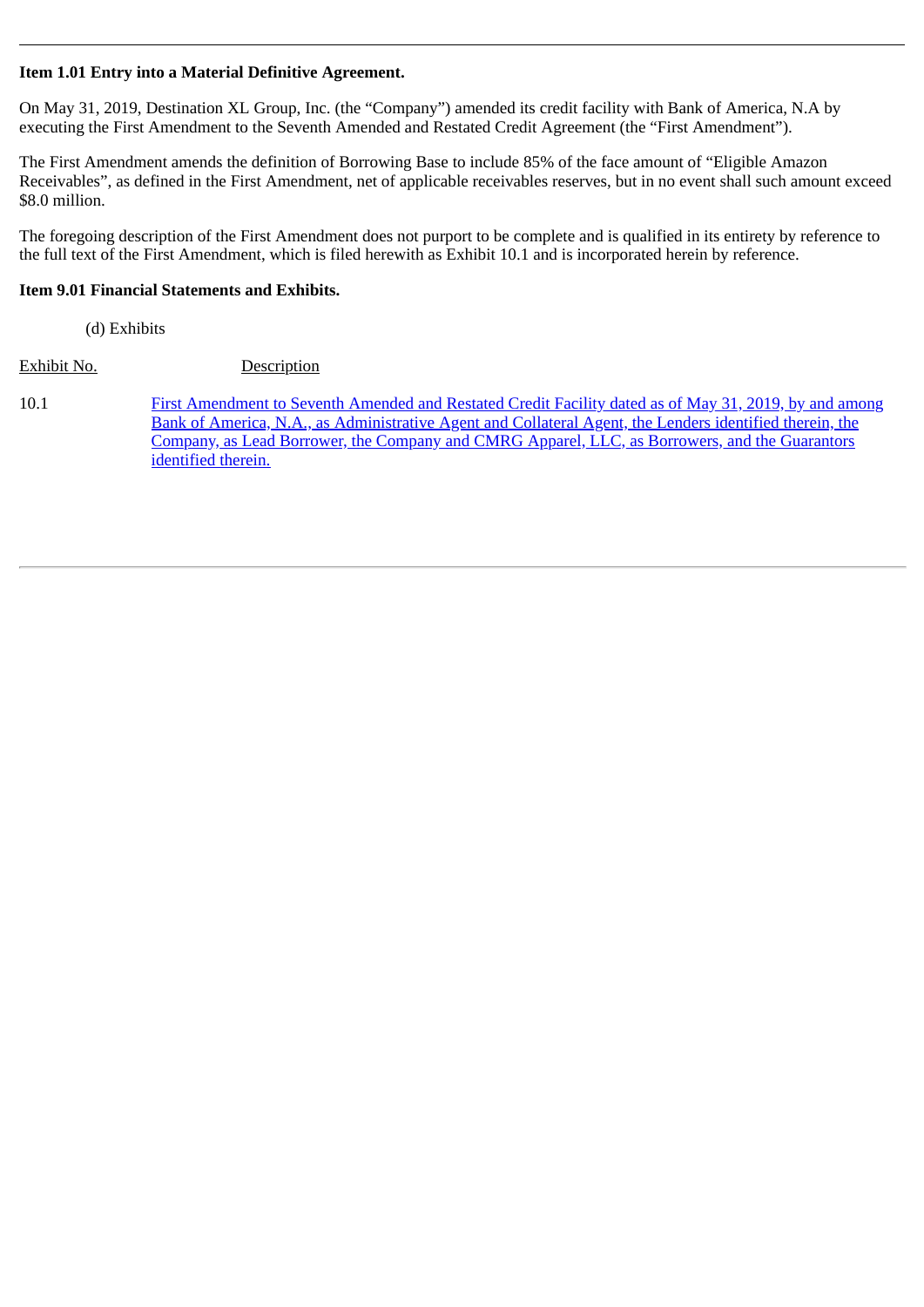# SIGNATURES

Pursuant to the requirements of the Securities Exchange Act of 1934, the registrant has duly caused this report to be signed on its behalf by the undersigned, thereunto duly authorized.

DESTINATION XL GROUP, INC.

Date: June 6, 2019 By: By: /s/ Robert S. Molloy

**Robert S. Molloy Senior Vice President, Chief Administrative Officer, General Counsel and Secretary**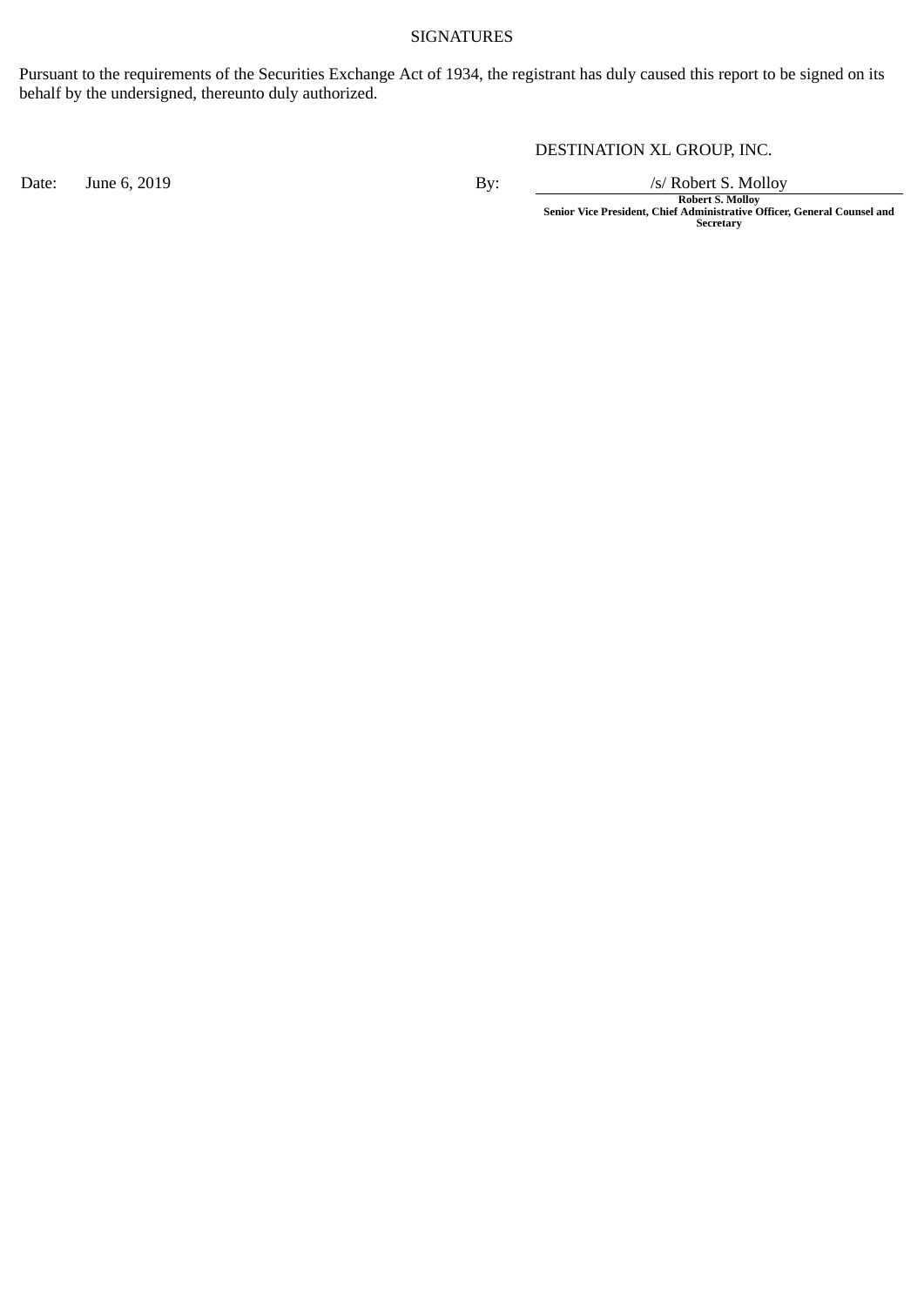### FIRST AMENDMENT TO SEVENTH AMENDED AND RESTATED CREDIT AGREEMENT

<span id="page-3-0"></span>FIRST AMENDMENT TO SEVENTH AMENDED AND RESTATED CREDIT AGREEMENT (this "First Amendment"), dated as of May 31, 2019, by and among **DESTINATION XL GROUP, INC.**, a Delaware corporation, for itself and as Lead Borrower (in such capacity, the "Lead Borrower") for the other Borrowers party thereto from time to time (individually, a "Borrower" and, collectively, the "Borrowers"), the Borrowers party thereto from time to time, the Guarantors party hereto from time to time, the Lenders party hereto and **BANK OF AMERICA, N.A.**, as Administrative Agent and Collateral Agent (in such capacities, the "Agent").

# WITNESSETH:

WHEREAS, the Borrowers, the Guarantors, the Lenders and the Agent, among others, have entered into a certain Seventh Amended and Restated Credit Agreement, dated as of May 24, 2018 (as amended, restated, supplemented or otherwise modified from time to time, the "Credit Agreement"); and

WHEREAS, the parties to the Credit Agreement desire to modify certain provisions of the Credit Agreement as provided herein;

NOW THEREFORE, in consideration of the mutual promises and agreements herein contained, the parties hereto hereby agree as follows:

- 1. Incorporation of Terms and Conditions of Credit Agreement. Except as amended hereby, all of the terms and conditions of the Credit Agreement (including, without limitation, all definitions set forth therein) are specifically incorporated herein by reference. Except as amended hereby, all capitalized terms used (including in the preamble hereto) but not otherwise defined herein shall have the same meaning as in the Credit Agreement, as applicable.
- 2. Representations and Warranties. Each Loan Party hereby represents and warrants that, as of the First Amendment Effective Date, (i) no Default or Event of Default exists under the Credit Agreement or under any other Loan Document and (ii) all representations and warranties contained in the Credit Agreement or in any other Loan Document are true and correct in all material respects, except (i) to the extent that such representations and warranties specifically refer to an earlier date, in which case they are true and correct as of such earlier date, (ii) in the case of any representation and warranty qualified by materiality, they are true and correct in all respects.
- 3. Ratification of Loan Documents, Guaranties and Security Interests. The Credit Agreement, as hereby amended, and all other Loan Documents, are hereby ratified, confirmed and re-affirmed in all material respects and shall continue in full force and effect. Each Guarantor hereby acknowledges, confirms and agrees that its Guaranteed Obligations as a Guarantor under, and as defined in, the Facility Guaranty include, without limitation, all Obligations of the Loan Parties at any time and from time to time outstanding under the Credit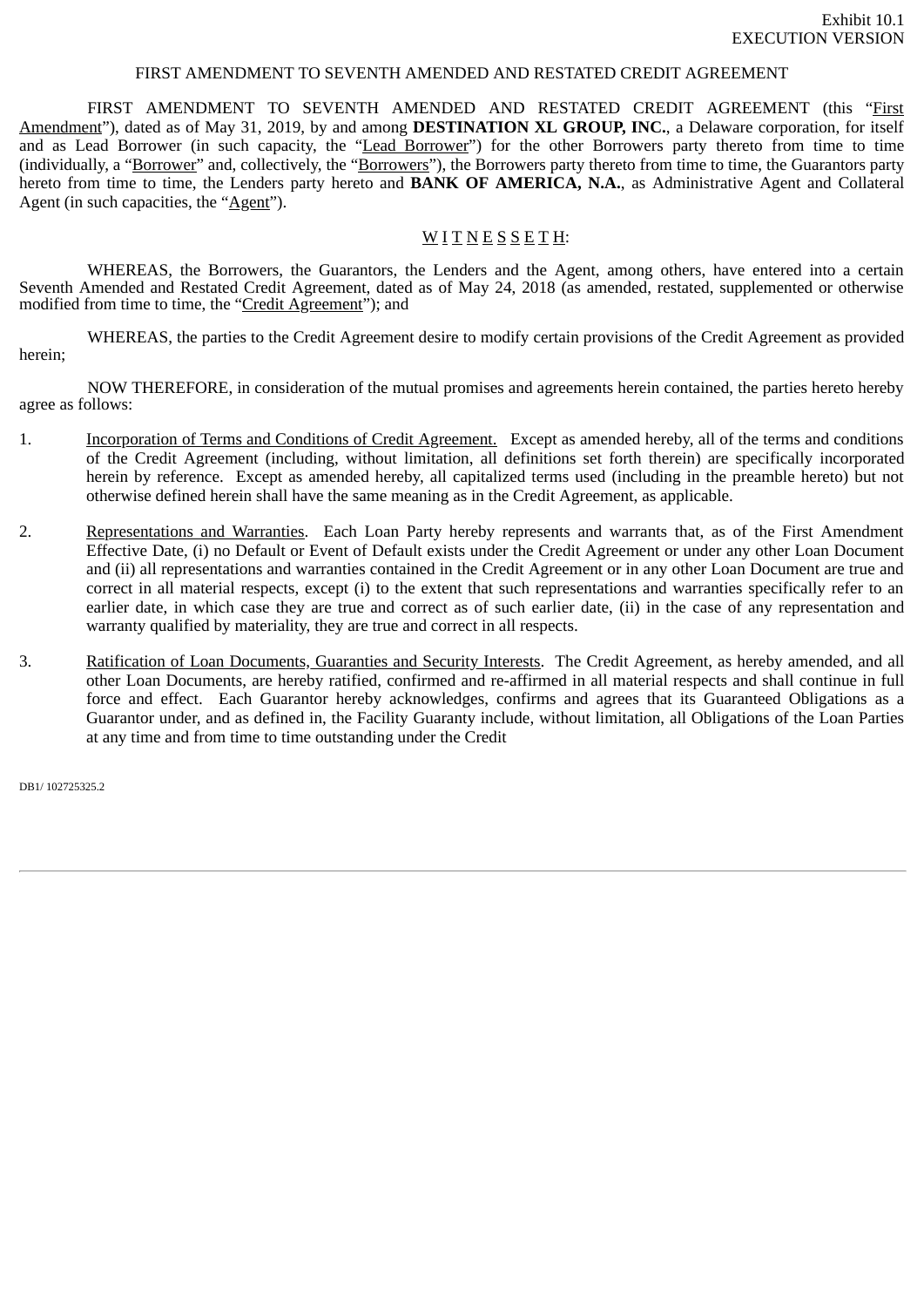Agreement and the other Loan Documents, each as amended hereby. The Loan Parties hereby acknowledge, confirm and agree that the Loan Documents and any and all Collateral pledged to the Agent, for the benefit of the Secured Parties (as defined in the Security Agreement), pursuant to the Loan Documents as amended hereby shall continue to secure all applicable Obligations of the Loan Parties at any time and from time to time outstanding under the Credit Agreement (as amended hereby) and the other Loan Documents.

- 4. Amendments to Credit Agreement. Subject to the satisfaction or waiver of the conditions precedent set forth in Section 5 hereof:
	- a. Article 1 of the Credit Agreement is hereby amended as follows:
		- i. by amending the definition of "Borrowing Base" by adding the following new clause (e) and relettering existing clauses (e) and (f) thereof, respectively, as clauses (f) and (g):

"plus

(e) the face amount of Eligible Amazon Receivables (net of Receivables Reserves applicable thereto) *multiplied by* 85%; provided that the amounts advanced under the Borrowing Base pursuant to this clause (e) shall at no time exceed \$8,000,000;"

- ii. by amending the definition of "Reserves" by adding ", Receivables Reserves" after "Availability Reserves".
- iii. by adding the following new definitions in appropriate alphabetical order:

"Amazon" means Amazon.com Services, Inc., a Delaware corporation, and its affiliates.

"Dilution Reserve" means, for any period, that percentage reasonably determined by the Administrative Agent by (i) dividing (A) the amount of charge-offs of Eligible Amazon Receivables and returns of goods purchased from the Borrowers during such period which had, at the time of sale, resulted in the creation of an Eligible Amazon Receivable, by (B) the amount of sales (exclusive of sales and other similar taxes) of the Borrowers during such period and thereafter (ii) deducting five percent (5%) (but in no event shall the Dilution Reserve be less than zero).

"Eligible Amazon Receivables" means Accounts with respect to Amazon arising from the sale of the Loan Parties' Inventory (but excluding, for the avoidance of doubt, Credit Card Receivables) that

-2-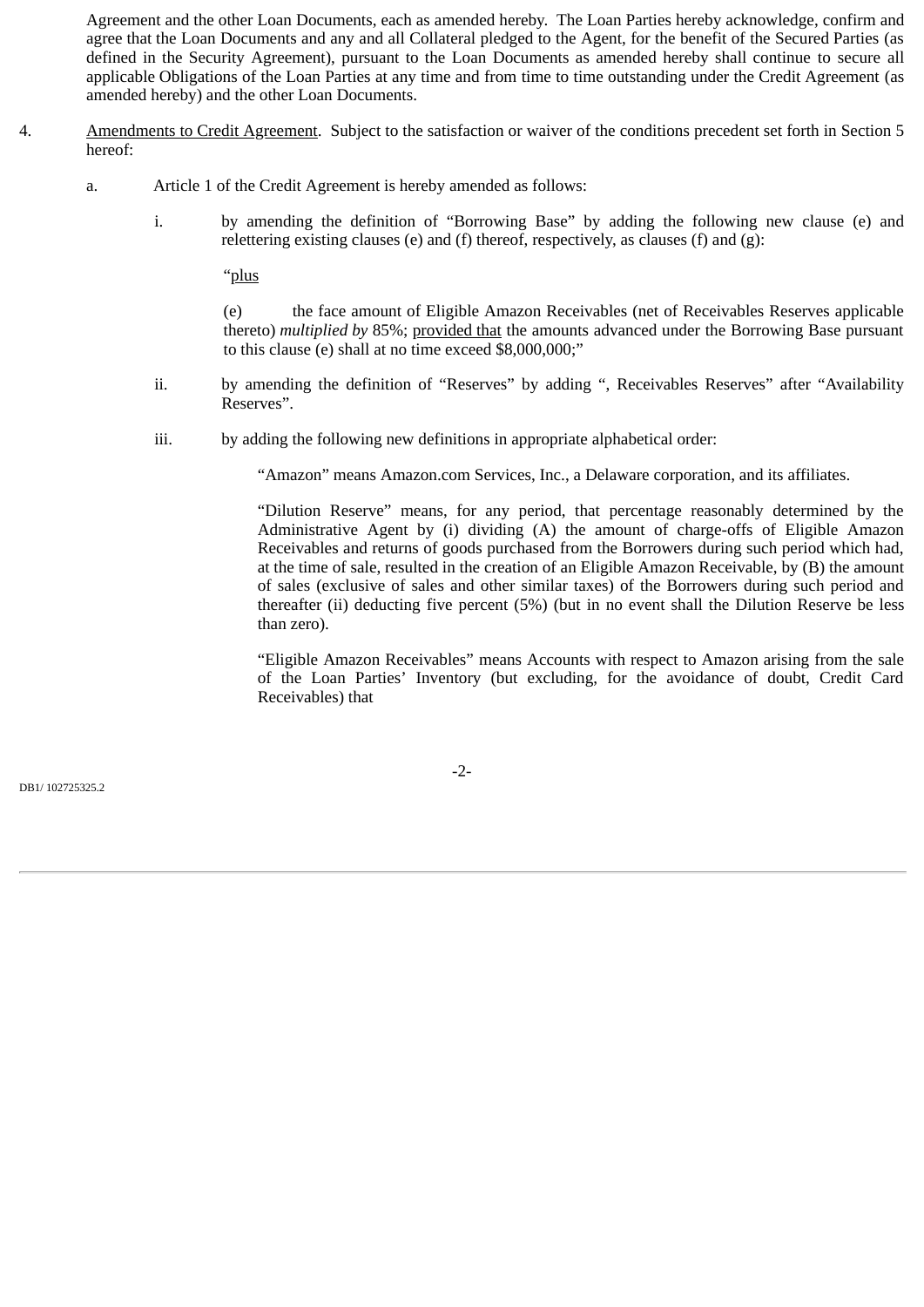satisfies the following criteria at the time of creation and continues to meet the same at the time of such determination: such Account (i) has been earned by performance and represents the bona fide amounts due to a Loan Party from Amazon, and in each case is originated in the ordinary course of business of such Loan Party, and (ii) in each case is reasonably acceptable to the Agent in its discretion, and is not ineligible for inclusion in the calculation of the Borrowing Base pursuant to any of clauses (a) through (k) below. Without limiting the foregoing, to qualify as an Eligible Amazon Receivable, an Account shall indicate no Person other than a Loan Party as payee or remittance party. In determining the amount to be so included, the face amount of an Account shall be reduced by, without duplication, to the extent not reflected in such face amount, (i) the amount of all accrued and actual discounts, claims, credits or credits pending, promotional program allowances, price adjustments, finance charges or other allowances (including any amount that a Loan Party may be obligated to rebate to a customer pursuant to the terms of any agreement or understanding (written or oral)) and (ii) the aggregate amount of all cash received in respect of such Account but not yet applied by the Loan Parties to reduce the amount of such Eligible Amazon Receivable. Except as otherwise agreed by the Agent, any Account included within any of the following categories shall not constitute an Eligible Amazon Receivable:

(a) Accounts that have been outstanding for more than one hundred twenty (120) days from the date of sale or more than thirty (30) days past the due date;

(b) Accounts (i) that are not subject to a perfected first-priority security interest in favor of the Agent, or (ii) with respect to which a Loan Party does not have good and valid title thereto, free and clear of any Lien (other than Liens granted to the Agent pursuant to the Security Documents);

(c) Accounts which are disputed or with respect to which a claim, counterclaim, offset or chargeback has been asserted, but only to the extent of such dispute, counterclaim, offset or chargeback;

(d) Accounts which arise out of any sale (i) not made in the ordinary course of business, (ii) made on a basis other than upon credit terms usual to the business of the Loan Parties or (iii) are not payable in Dollars;

(e) Accounts for which all consents, approvals or authorizations of, or registrations or declarations with any Governmental Authority required to be obtained, effected or given in connection with the performance of

-3-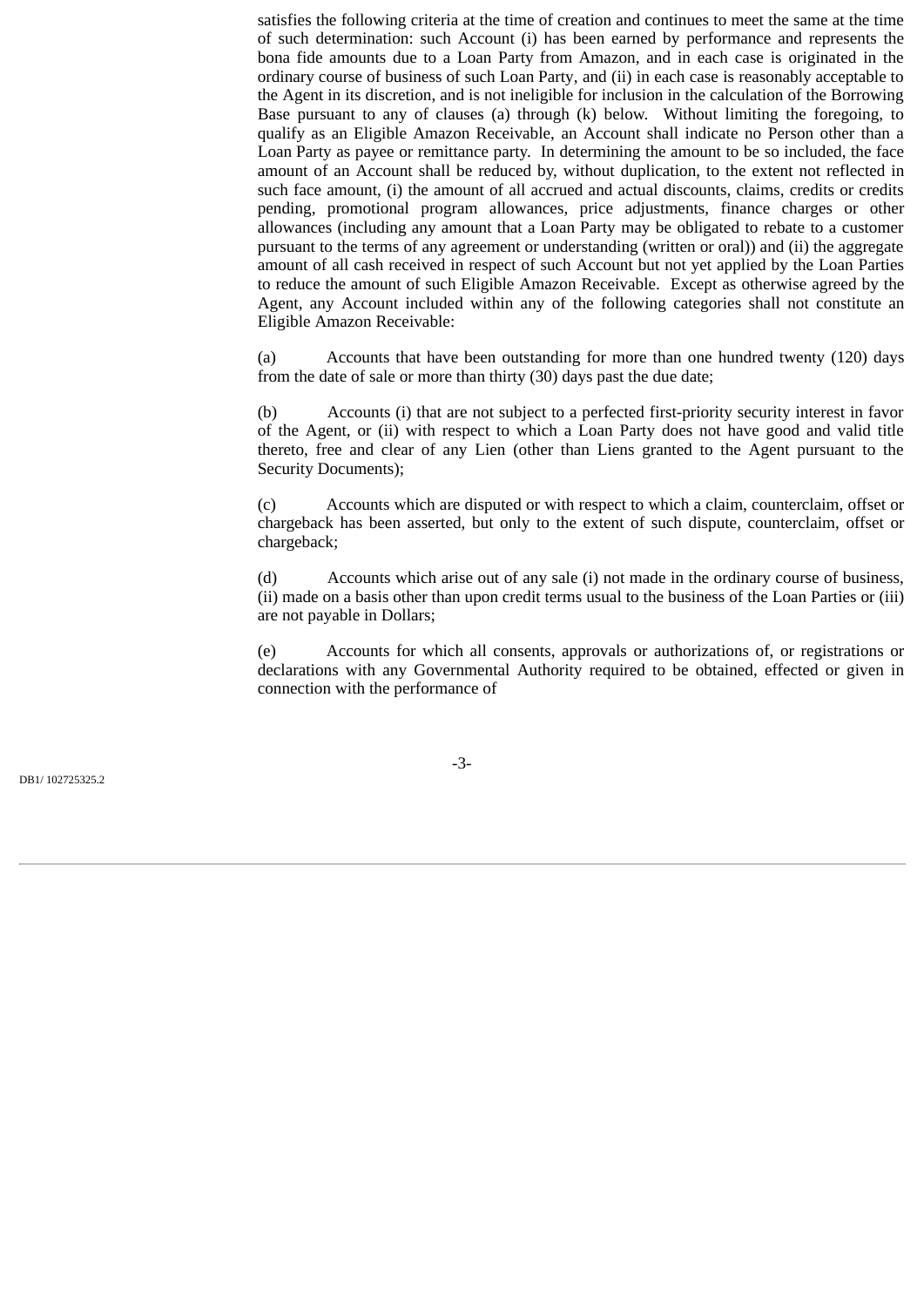such Account by Amazon or in connection with the enforcement of such Account by the Agent have not been duly obtained, effected or given and are not in full force and effect;

(f) all Accounts if Amazon is the subject of any bankruptcy or insolvency proceeding, has had a trustee or receiver appointed for all or a substantial part of its property, has made an assignment for the benefit of creditors or has suspended its business;

(g) Accounts representing any manufacturer's or supplier's credits, discounts, incentive plans or similar arrangements entitling a Loan Party or any of its Subsidiaries to discounts on future purchase therefrom;

(h) Accounts arising out of sales on a bill-and-hold, guaranteed sale, sale-or-return, sale on approval or consignment basis or subject to any right of return;

- (i) Accounts evidenced by a promissory note or other instrument;
- (j) Accounts consisting of amounts due from vendors as rebates or allowances; or

(k) Accounts which are in excess of the credit limit for Amazon established by the Loan Parties in the ordinary course of business and consistent with past practices.

"First Amendment Effective Date": means May 31, 2019.

"Receivables Reserves" means such Reserves as may be established from time to time by the Agent in the Agent's discretion with respect to the determination of the collectability in the ordinary course of Eligible Amazon Receivables, including, without limitation, Dilution Reserves.

- b. Exhibit F of the Credit Agreement is hereby amended and restated in its entirety as of the First Amendment Effective Date as set forth in Annex A hereto.
- 5. Conditions to Effectiveness. This First Amendment shall not be effective until each of the following conditions precedent has been fulfilled to the satisfaction of the Agent:
	- a. This First Amendment shall have been duly executed and delivered by the Loan Parties and the Required Supermajority Lenders. The Agent shall have received a fully executed original hereof.
	- b. All action on the part of each Loan Party necessary for the valid execution, delivery and performance by such Loan Party of this Amendment shall have been duly and effectively taken.

DB1/ 102725325.2

-4-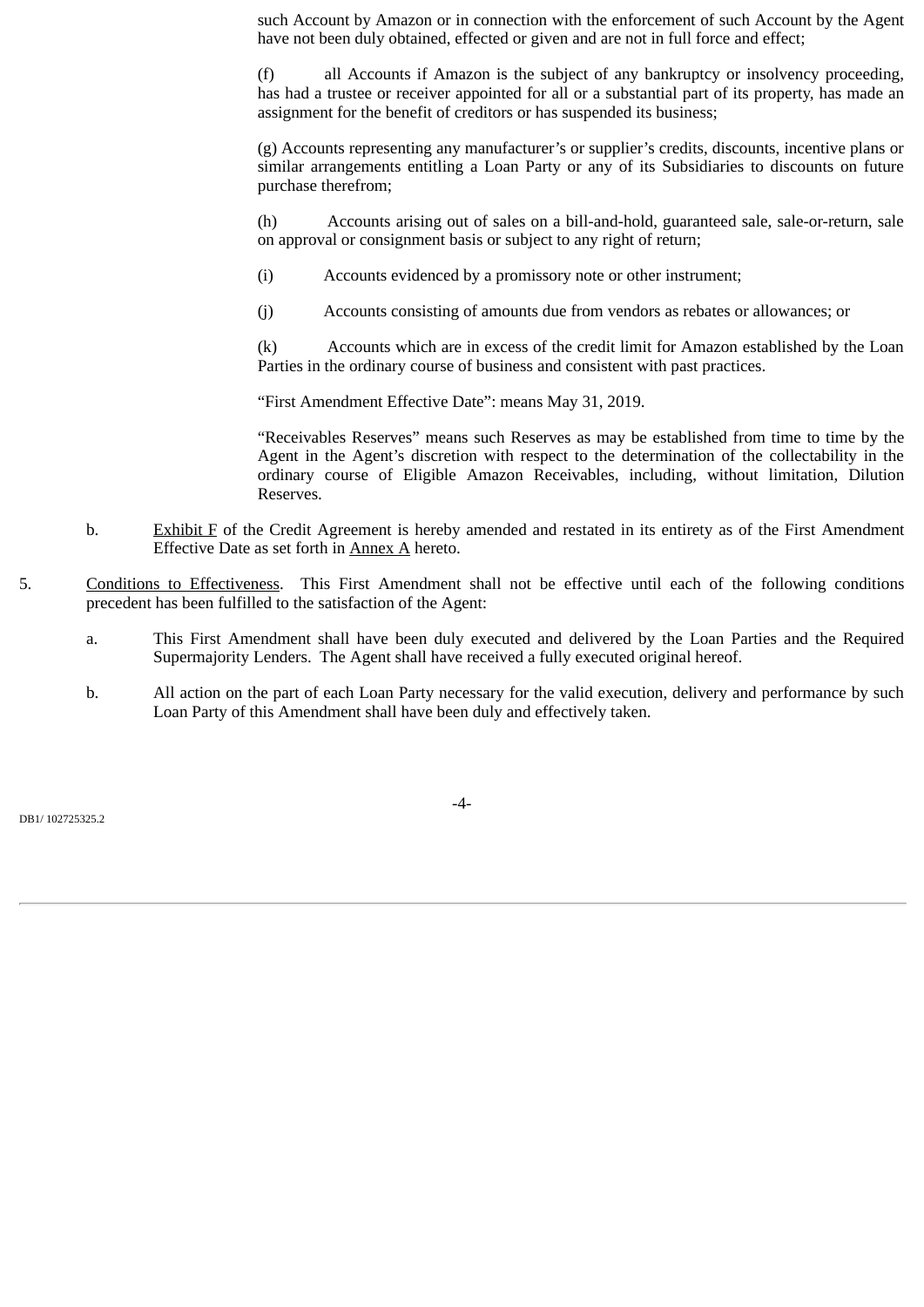- c. After giving effect to this First Amendment, no Default or Event of Default shall have occurred and be continuing.
- d. The Agent shall have received an updated Borrowing Base Certificate.
- 6. Loan Document. This First Amendment shall constitute a Loan Document for all purposes.
- 7. Binding Effect. The terms and provisions hereof shall be binding upon the parties hereto and their successors and assigns and shall inure to the benefit of each Agent and each Lender and their respective successors and assigns.
- 8. Multiple Counterparts. This First Amendment may be executed in counterparts (and by different parties hereto in different counterparts), each of which shall constitute an original, but all of which when taken together shall constitute a single contract. Delivery of an executed counterpart of a signature page of this First Amendment by telecopy, pdf or other electronic transmission shall be as effective as delivery of a manually executed counterpart of this First Amendment.
- 9. Severability. If any provision of this First Amendment is held to be illegal, invalid or unenforceable, (a) the legality, validity and enforceability of the remaining provisions of this First Amendment shall not be affected or impaired thereby and (b) the parties shall endeavor in good faith negotiations to replace the illegal, invalid or unenforceable provisions with valid provisions the economic effect of which comes as close as possible to that of the illegal, invalid or unenforceable provisions. The invalidity of a provision in a particular jurisdiction shall not invalidate or render unenforceable such provision in any other jurisdiction.
- 10. Headings. The headings at various places in this First Amendment are intended for convenience only and shall not affect the interpretation of this First Amendment.
- 11. Governing Law. THIS FIRST AMENDMENT AND ANY CLAIMS, CONTROVERSY, DISPUTE OR CAUSE OF ACTION (WHETHER IN CONTRACT OR TORT OR OTHERWISE) BASED UPON, ARISING OUT OF OR RELATING TO THIS FIRST AMENDMENT AND THE TRANSACTIONS CONTEMPLATED HEREBY SHALL BE GOVERNED BY, AND CONSTRUED IN ACCORDANCE WITH, THE LAW OF THE STATE OF NEW YORK.

*[Signature Pages Follow]*

DB1/ 102725325.2

-5-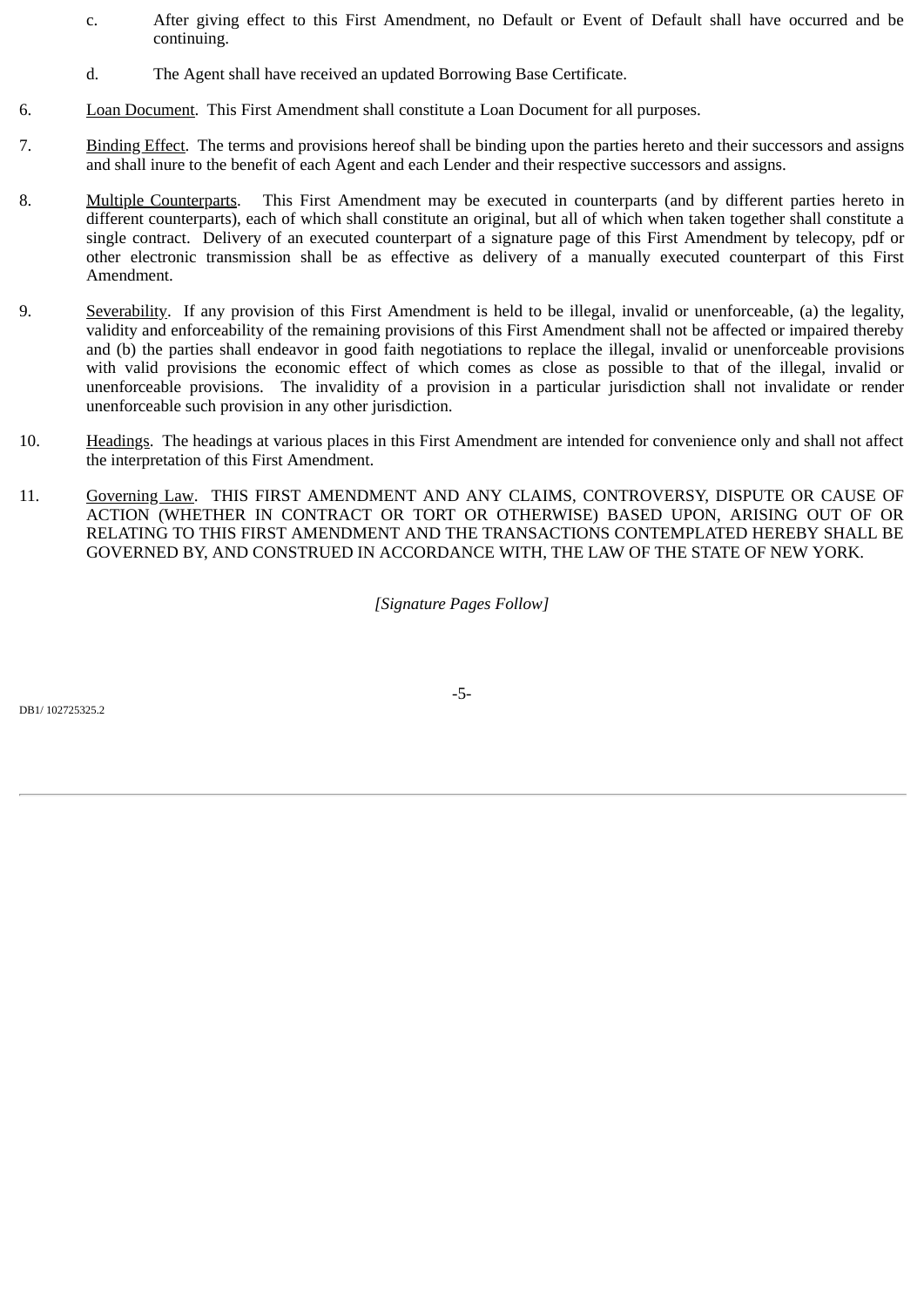IN WITNESS WHEREOF, this First Amendment has been duly executed and delivered by each of the parties hereto as of the date first above written and is intended to take effect as a sealed instrument.

### BORROWERS:

**DESTINATION XL GROUP, INC.**, as a Lead Borrower and a Borrower

By: /s/ Peter H. Stratton, Jr. Name: Peter H. Stratton, Jr. Title: Executive Vice President, Chief Financial Officer and Treasurer

## **CMRG APPAREL, LLC**, as a Borrower

By: /s/ Peter H. Stratton, Jr. Name: Peter H. Stratton, Jr. Title: Executive Vice President, Chief Financial Officer and Treasurer

*[Signature Page to First Amendment]*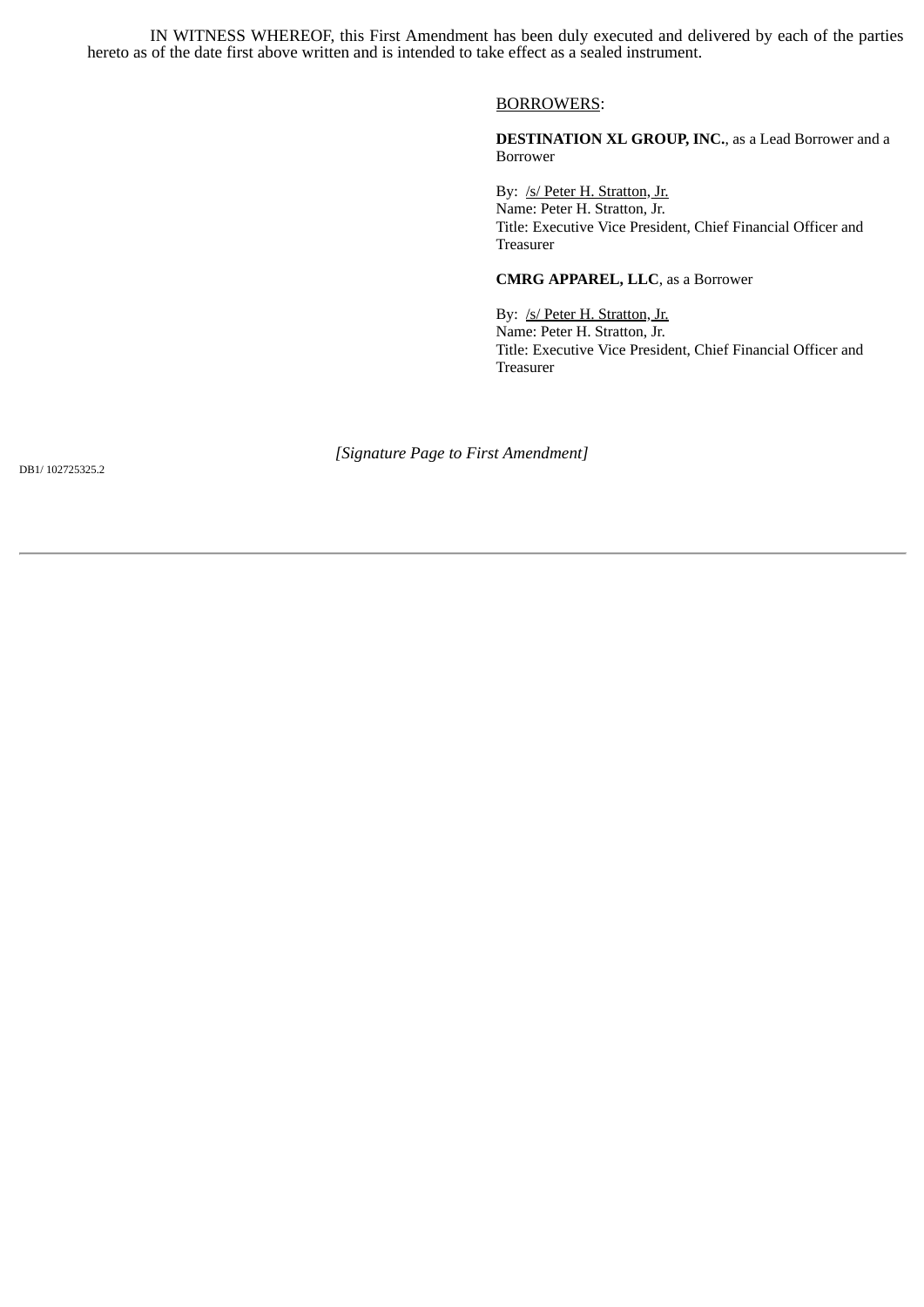## GUARANTORS:

# **CASUAL MALE RBT, LLC**, as a Guarantor

By: /s/ Peter H. Stratton, Jr. Name: Peter H. Stratton, Jr. Title: Executive Vice President, Chief Financial Officer and Treasurer

## **CAPTURE, LLC**, as a Guarantor

By: /s/ Peter H. Stratton, Jr. Name: Peter H. Stratton, Jr. Title: Executive Vice President, Chief Financial Officer and Treasurer

## **CASUAL MALE STORE, LLC**, as a Guarantor

By: /s/ Peter H. Stratton, Jr. Name: Peter H. Stratton, Jr. Title: Executive Vice President, Chief Financial Officer and Treasurer

## **CASUAL MALE RETAIL STORE, LLC**, as a Guarantor

By: /s/ Peter H. Stratton, Jr. Name: Peter H. Stratton, Jr. Title: Executive Vice President, Chief Financial Officer and Treasurer

### **CASUAL MALE DIRECT, LLC**, as a Guarantor

By: /s/ Peter H. Stratton, Jr. Name: Peter H. Stratton, Jr. Title: Executive Vice President, Chief Financial Officer and Treasurer

## **CASUAL MALE RBT (U.K.) LLC**, as a Guarantor

By: /s/ Peter H. Stratton, Jr. Name: Peter H. Stratton, Jr. Title: Executive Vice President, Chief Financial Officer and Treasurer

*[Signature Page to First Amendment]*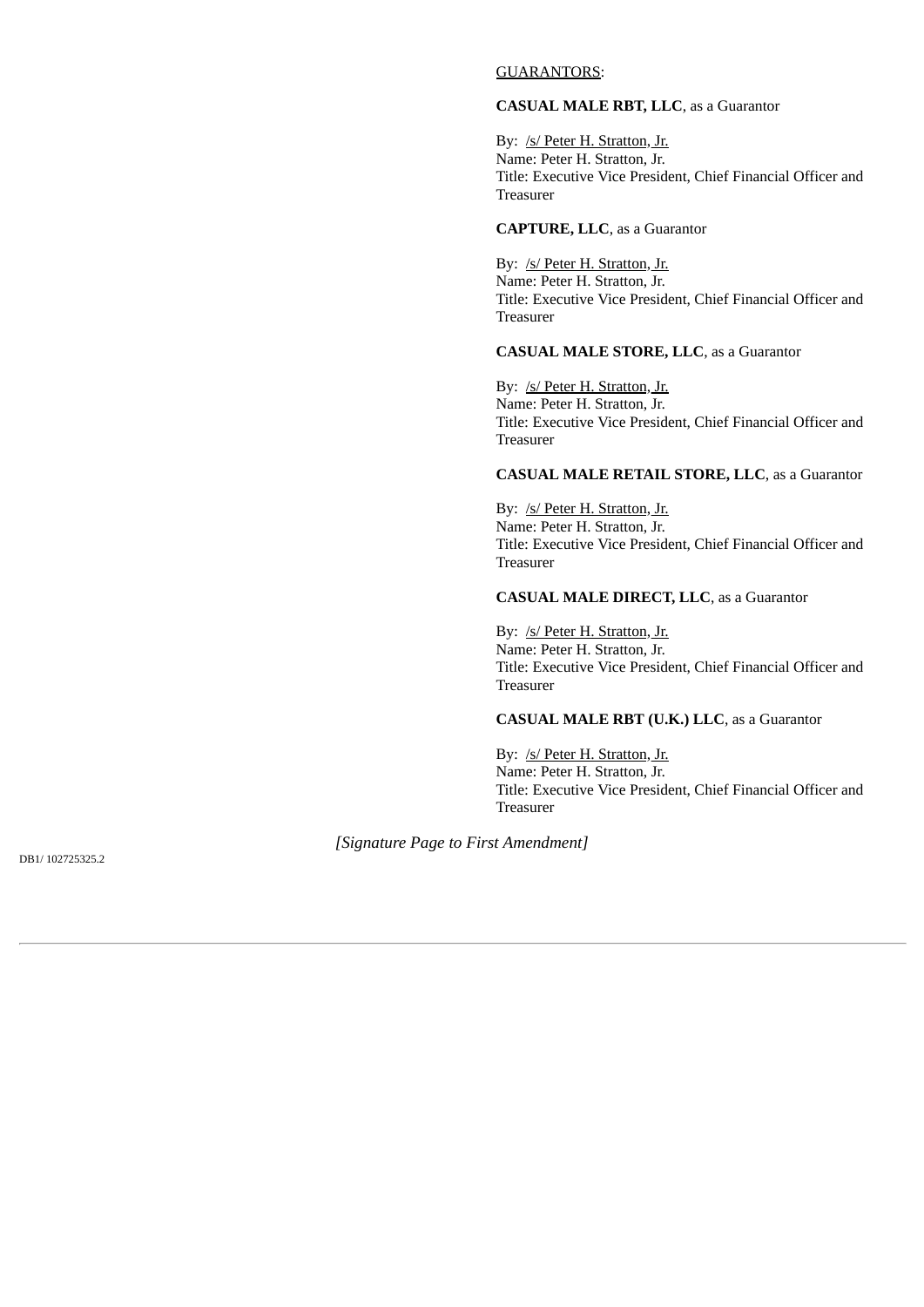## **THINK BIG PRODUCTS LLC**, as a Guarantor

By: /s/ Peter H. Stratton, Jr. Name: Peter H. Stratton, Jr. Title: Executive Vice President, Chief Financial Officer and Treasurer

## **CMRG HOLDCO, LLC**, as a Guarantor

By: /s/ Peter H. Stratton, Jr. Name: Peter H. Stratton, Jr. Title: Executive Vice President, Chief Financial Officer and Treasurer

## **DXLG WHOLESALE, LLC**, as a Guarantor

By: /s/ Peter H. Stratton, Jr. Name: Peter H. Stratton, Jr. Title: Executive Vice President, Chief Financial Officer and Treasurer

## **CMRG APPAREL MANAGEMENT, INC.**, as a Guarantor

By: /s/ Peter H. Stratton, Jr. Name: Peter H. Stratton, Jr. Title: Executive Vice President, Chief Financial Officer and Treasurer

## **CMXL APPAREL, LP**, as a Guarantor

By: /s/ Peter H. Stratton, Jr. Name: Peter H. Stratton, Jr. Title: Executive Vice President, Chief Financial Officer and Treasurer

**CASUAL MALE (EUROPE), LLC**, as a Guarantor

By: /s/ Peter H. Stratton, Jr. Name: Peter H. Stratton, Jr. Title: Executive Vice President, Chief Financial Officer and Treasurer

*[Signature Page to First Amendment]*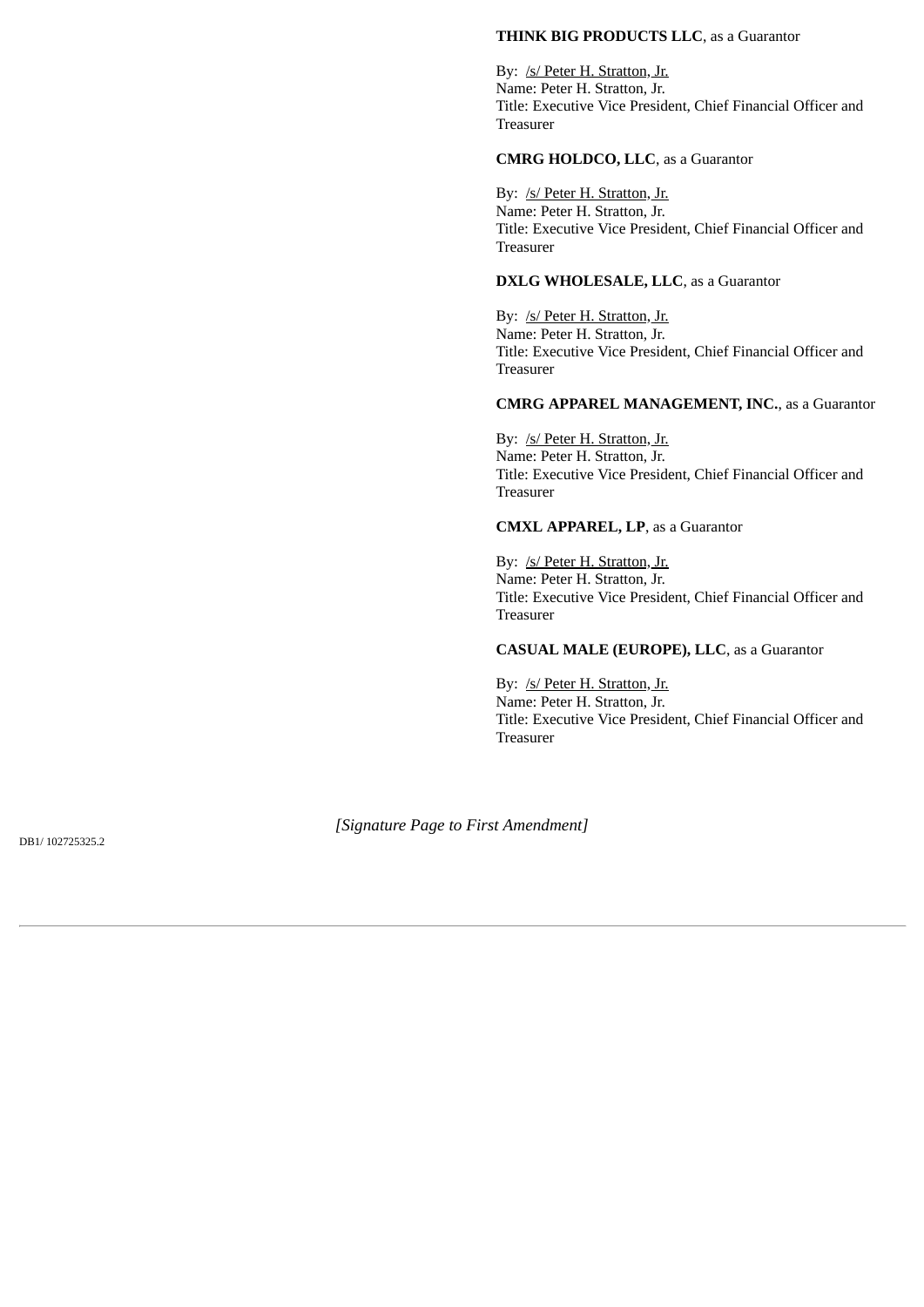# AGENT:

**BANK OF AMERICA, N.A.**, as Administrative Agent and as Collateral Agent

By: /s/ Christine Hutchinson Name: Christine Hutchinson Title: Senior Vice President

*[Signature Page to First Amendment]*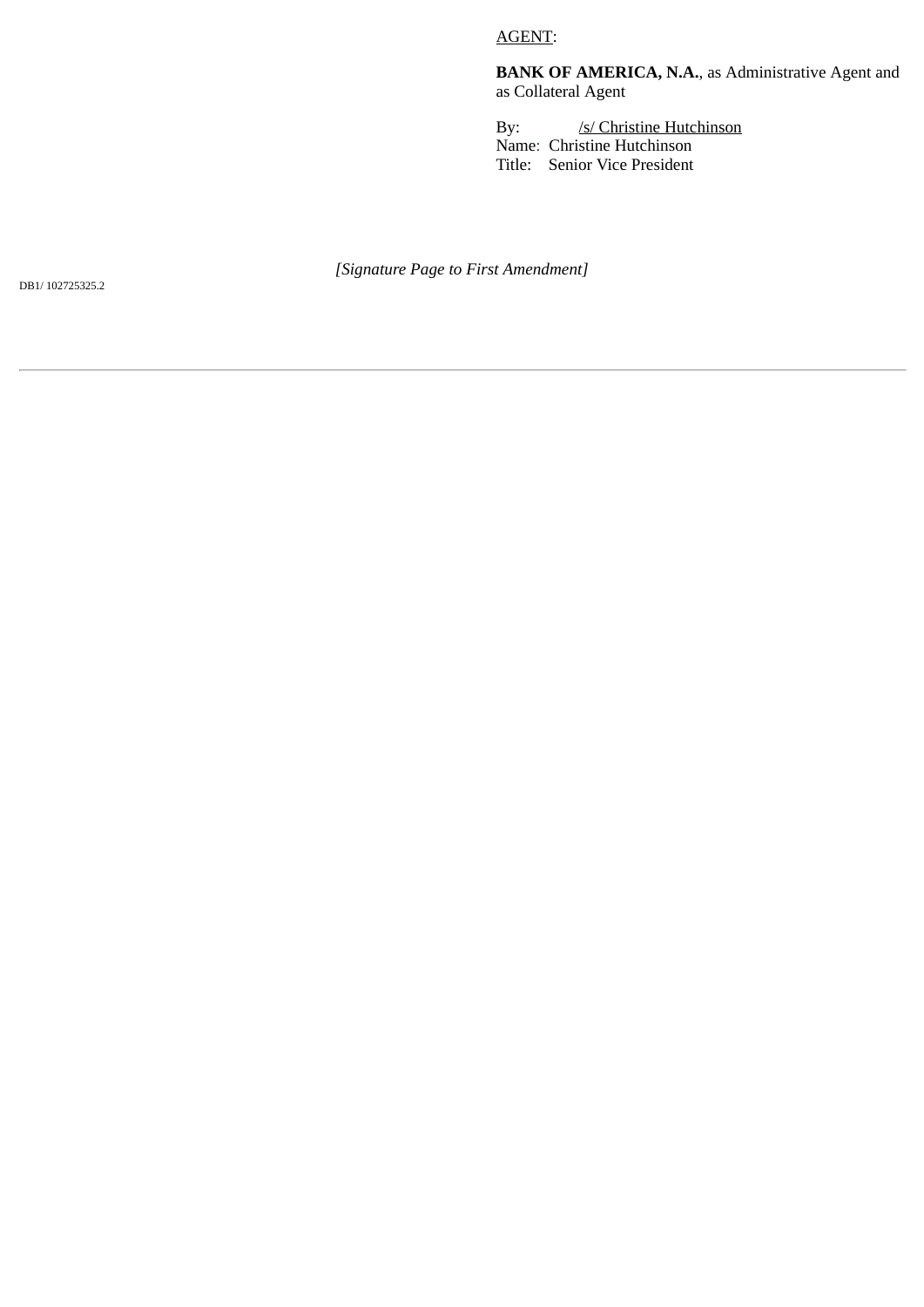# LENDERS:

**BANK OF AMERICA, N.A.**, as a Revolving Lender, a FILO Lender, L/C Issuer and Swing Line Lender

By: /s/ Christine Hutchinson<br>Name: Christine Hutc Christine Hutchinson Title: Senior Vice President

*[Signature Page to First Amendment]*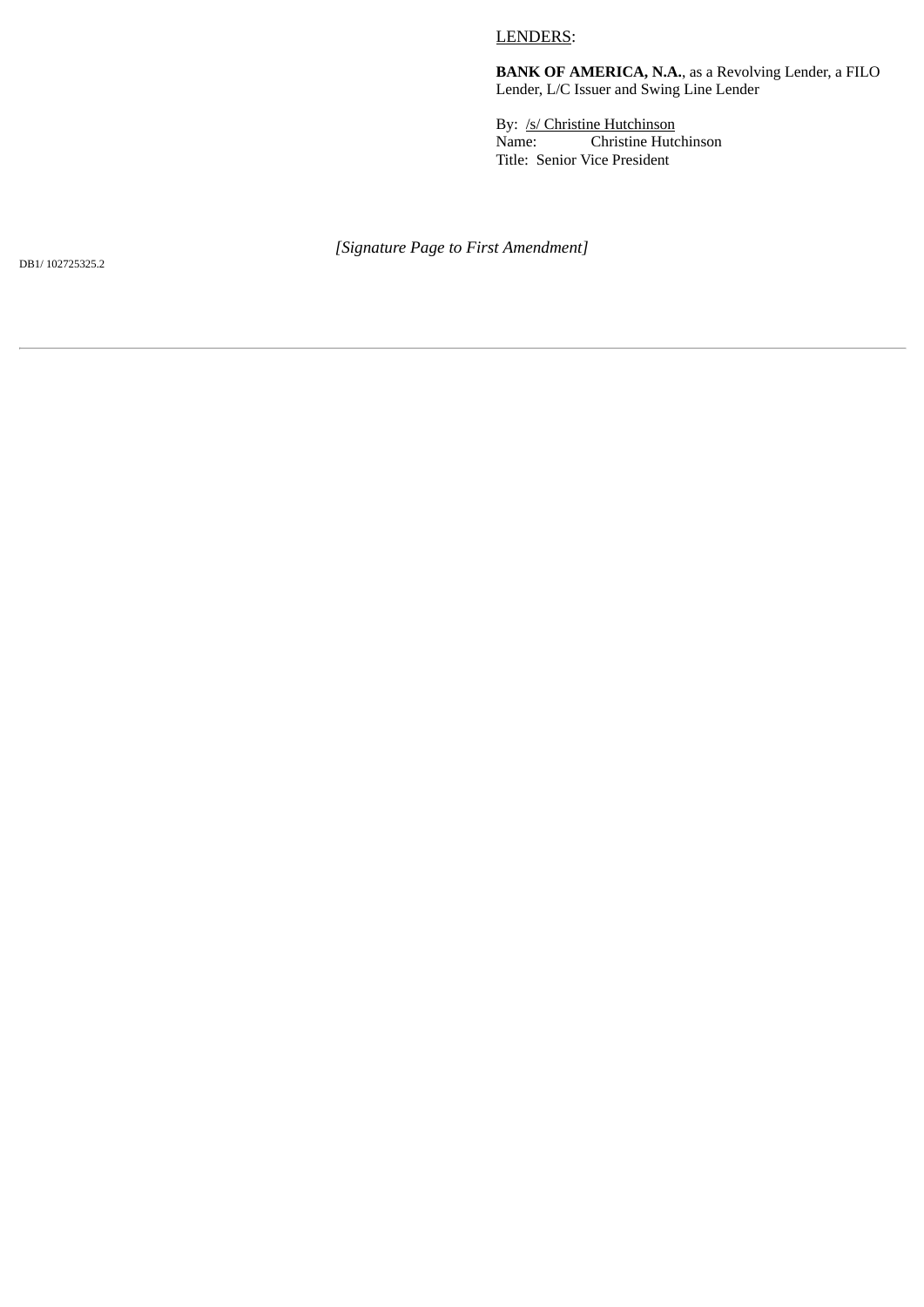**WELLS FARGO BANK, NATIONAL ASSOCIATION**, as a Revolving Lender and a FILO Lender

By: /s/ Michael Watson Name: Michael Watson Title: Authorized Signatory

*[Signature Page to First Amendment]*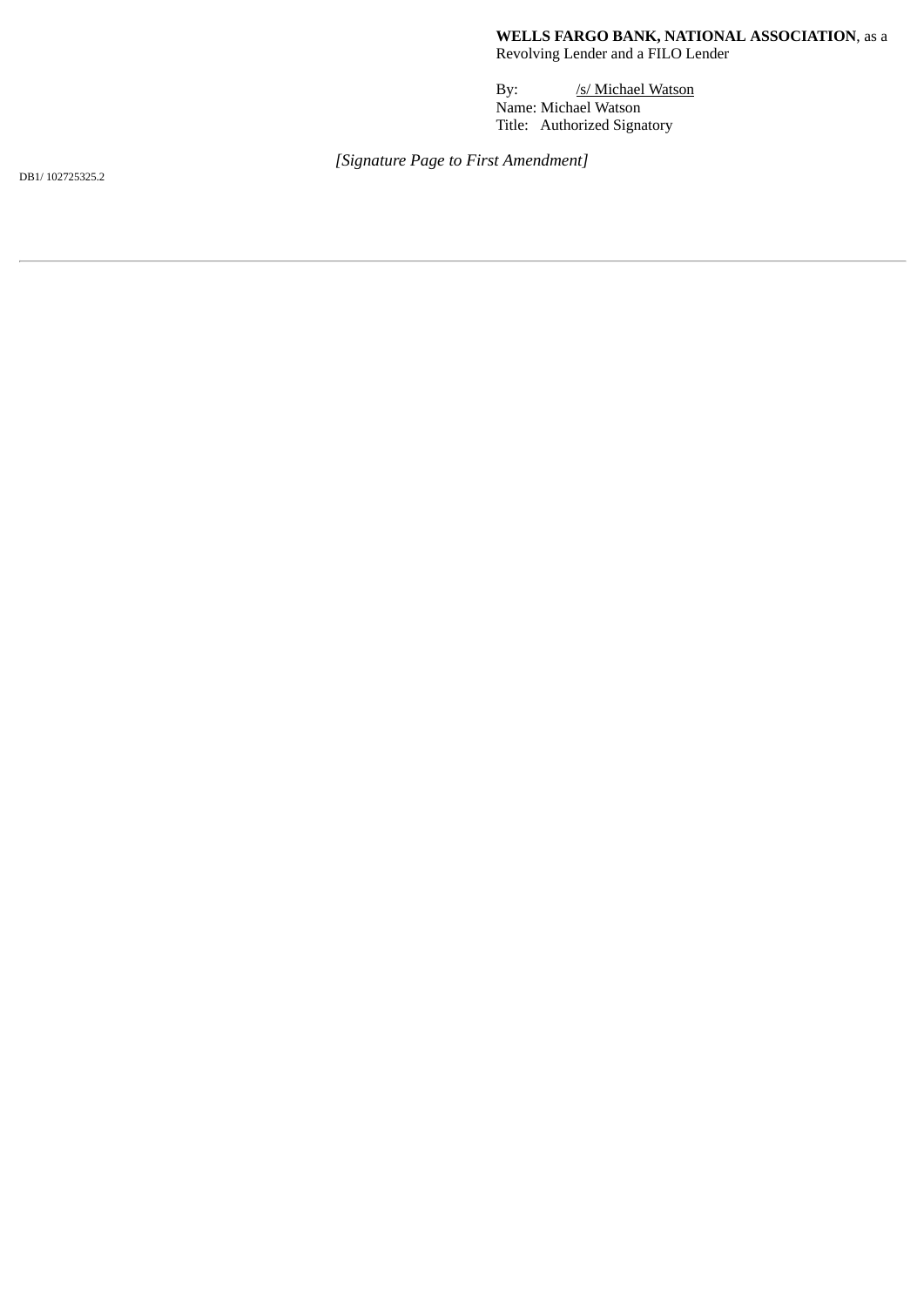# **CITIZENS BANK, N.A.**, as a Revolving Lender

By: /s/ Christine Scott Name: Christine Scott Title: Senior Vice President

*[Signature Page to First Amendment]*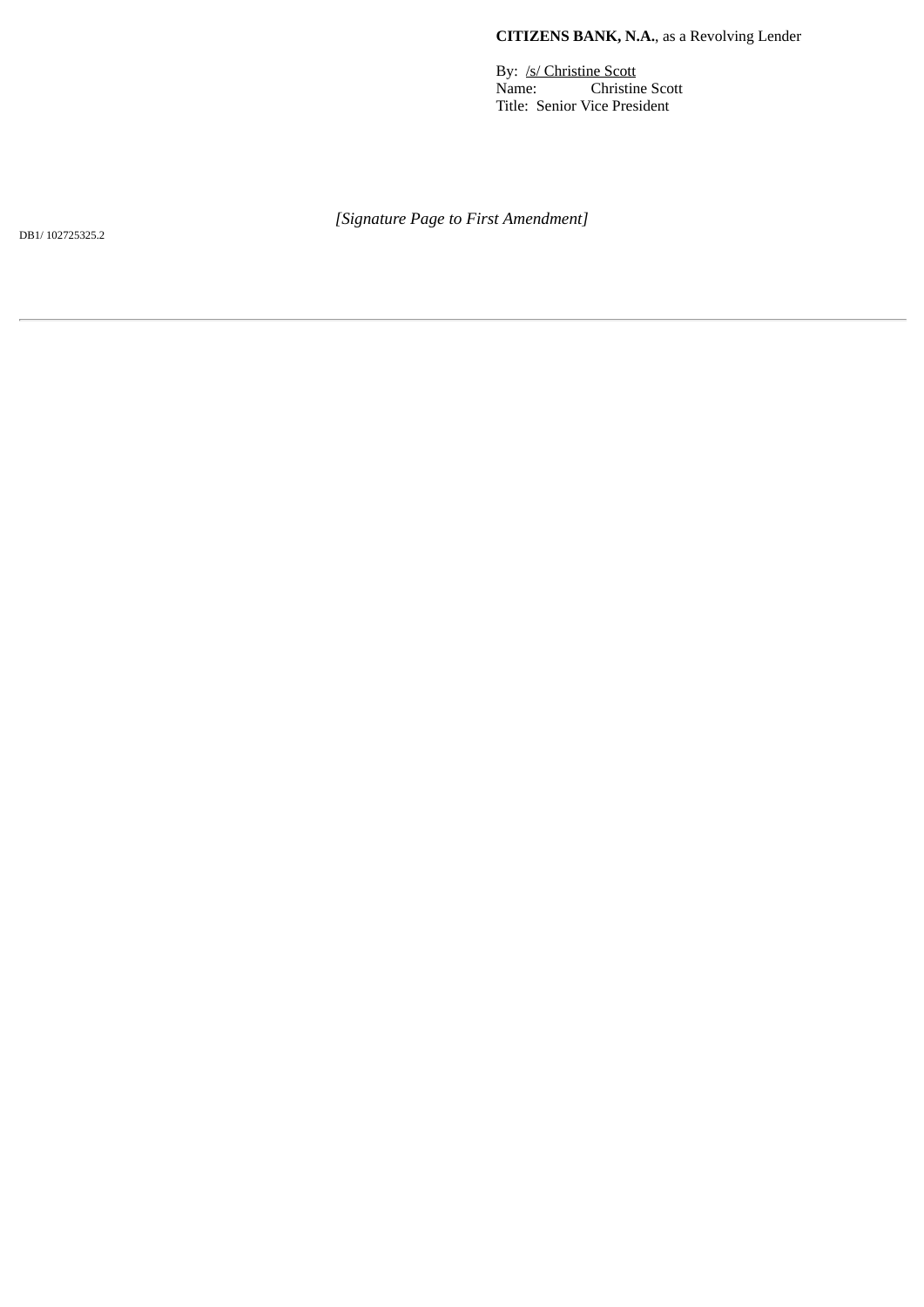# ANNEX A

# Exhibit F

# Form of Borrowing Base Certificate

See attached.

DB1/ 102725325.2

*Annex A*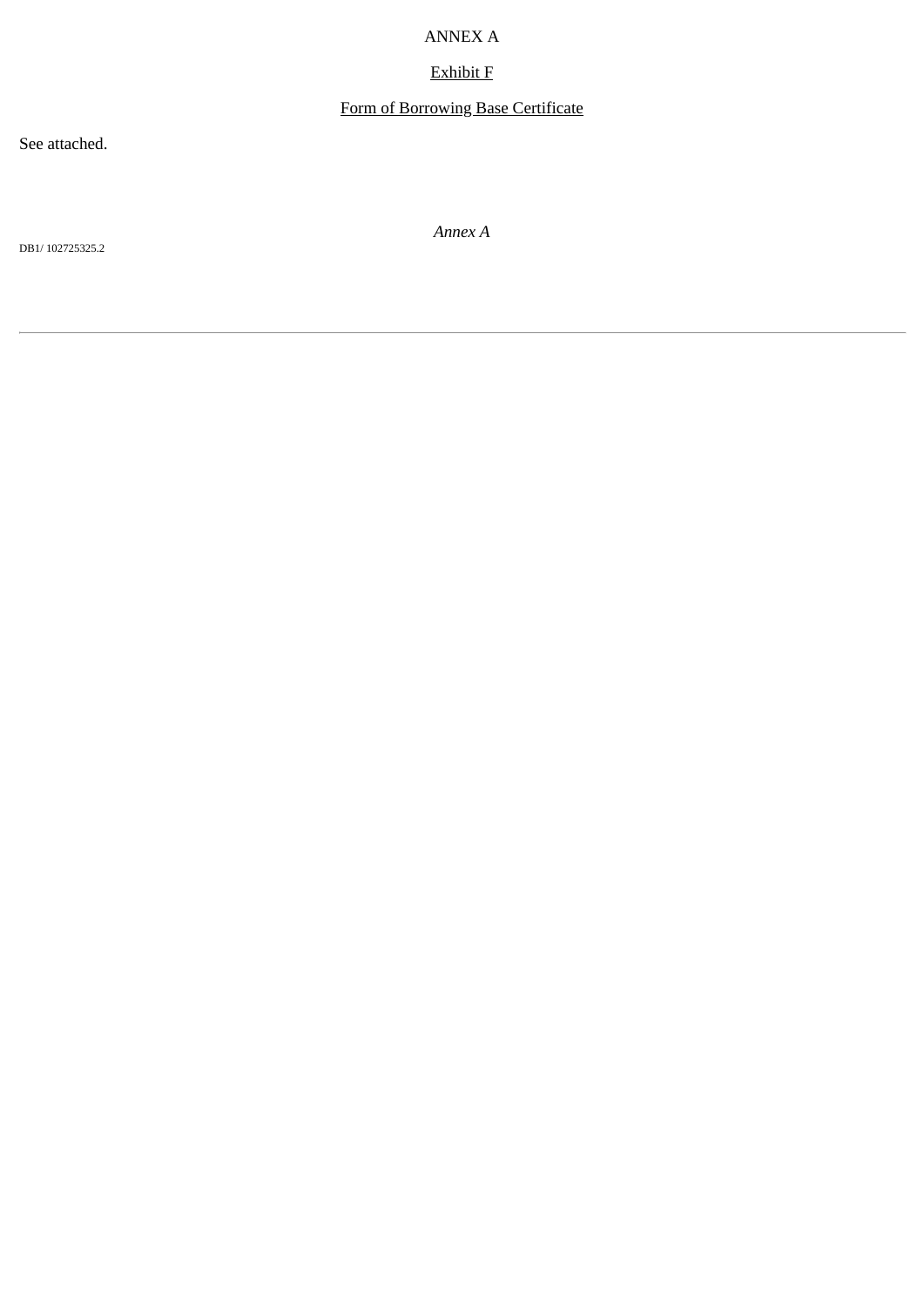| Destination XL Group, Inc.<br>Revolver Borrowing Base Certificate                                                        |                                                                                                                                                                                                             |                                     |                                           |
|--------------------------------------------------------------------------------------------------------------------------|-------------------------------------------------------------------------------------------------------------------------------------------------------------------------------------------------------------|-------------------------------------|-------------------------------------------|
| Email to:<br>П<br>П                                                                                                      |                                                                                                                                                                                                             | Certificate No.<br>Certificate Date |                                           |
| Beginning Inventory as of:                                                                                               |                                                                                                                                                                                                             |                                     | At Cost                                   |
|                                                                                                                          | Add: Receiving/ Purchases<br>Add: Purchase Accrual (ASN)<br>Add: Reverse ASN Accrual<br>Add: Freight<br>Less: Net Sales @ Retail (memo only)<br>Less: Cost of Goods Sold @ Cost<br>Total Adds/ (Reductions) |                                     | <b>At Cost</b>                            |
| Ending Inventory as of:                                                                                                  | Less: Shrinkage at Cost<br>Less: RTV Inventory                                                                                                                                                              |                                     |                                           |
| Eligible Inventory                                                                                                       |                                                                                                                                                                                                             |                                     |                                           |
| <b>NOLV</b><br>Advance Rate                                                                                              |                                                                                                                                                                                                             |                                     | 101.8%<br>90.0%                           |
| <b>Total Inventory Availability</b>                                                                                      |                                                                                                                                                                                                             |                                     |                                           |
| Eligible LC Inventory                                                                                                    |                                                                                                                                                                                                             |                                     |                                           |
| <b>NOLV</b><br>Advance Rate<br><b>Total LC Inventory Availability</b>                                                    |                                                                                                                                                                                                             |                                     | 101.8%<br>85.0%<br>$\blacksquare$<br>\$.  |
| Eligible In-Transit Inventory                                                                                            |                                                                                                                                                                                                             |                                     |                                           |
| <b>NOLV</b><br>Advance Rate<br><b>Total In-Transit Inventory Availability</b><br>Eligible Credit Card Receivables as of: | Less: Ineligibles (>45 days from shipment)                                                                                                                                                                  |                                     | 101.8%<br>80.0%<br>$\sim$                 |
| Advance Rate<br><b>Credit Card Receivables Availability</b>                                                              |                                                                                                                                                                                                             |                                     | 90.0%                                     |
| Eligible Amazon Receivables as of:<br>Advance Rate<br>Amazon Receivables Availability (Capped at \$8 million)            |                                                                                                                                                                                                             |                                     | 85.0%<br>s<br>$\overline{\phantom{a}}$    |
| <b>Total Collateral Revolver Availability</b>                                                                            |                                                                                                                                                                                                             |                                     | \$                                        |
| Availability Reserves:                                                                                                   | Less Landlord Reserve: 2 months: PA, VA and<br>Wash.<br>Less Gift Certificate Merchandise Credits<br>Customer Deposits (TCM& Rochester)                                                                     | 50%<br>100%                         |                                           |
| <b>Total Availability Reserves</b>                                                                                       | FILO Pushdown Reserve                                                                                                                                                                                       |                                     |                                           |
| Revolver Availability (uncapped)                                                                                         |                                                                                                                                                                                                             |                                     |                                           |
| Maximum Revolver Availability (\$125MM)                                                                                  |                                                                                                                                                                                                             |                                     | S                                         |
| <b>AVAILABILITY CALCULATION</b><br>Beginning Principal Balance (revolver)                                                |                                                                                                                                                                                                             |                                     |                                           |
| Ending principal balance (revolver)                                                                                      | ADD: Prior days advance<br>ADD: Interest/Fees charged today<br>LESS: Prior day's paydown                                                                                                                    |                                     |                                           |
|                                                                                                                          | ADD: Outstanding Letters of Credit                                                                                                                                                                          |                                     |                                           |
| Total loan balance and L/Cs prior to request                                                                             |                                                                                                                                                                                                             |                                     |                                           |
| Excess Availability prior to today's request<br><b>ADVANCE REQUEST</b><br>PAY DOWN                                       |                                                                                                                                                                                                             |                                     | \$<br>S<br>\$<br>$\overline{\phantom{a}}$ |
| <b>Excess Revolver Availability</b>                                                                                      |                                                                                                                                                                                                             |                                     | \$<br>$\overline{\phantom{a}}$            |

DB1/ 102725325.2

*Annex A*